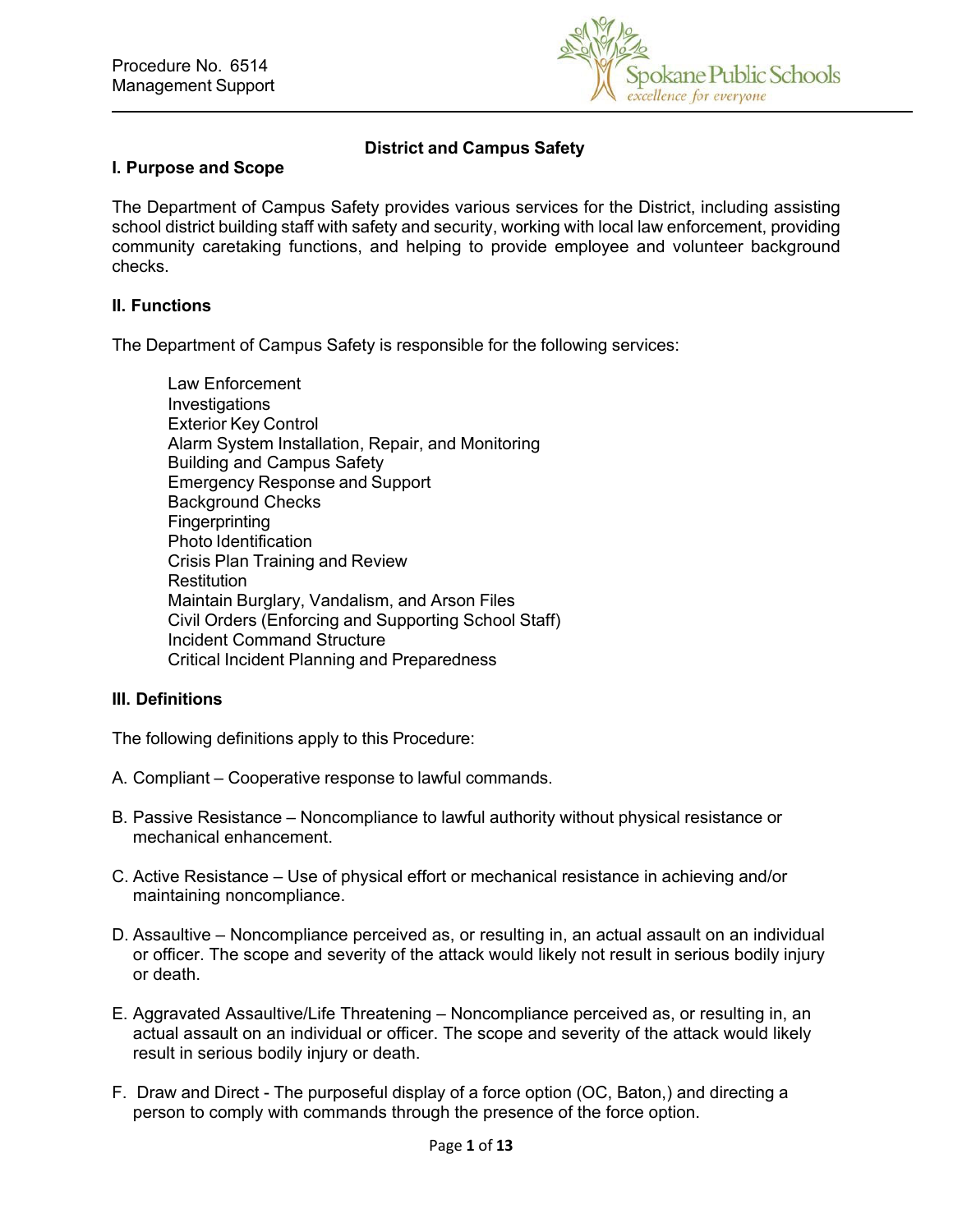- G. Control Devices Includes, baton, Oleoresin Capsicum (OC), and Mechanical Restraints.
- H. Control Techniques Includes, Personal Impact Weapons, Counter joint, and take downs.
- I. Deadly Force Force that creates a substantial likelihood of causing serious bodily injury or death.
- J. De-escalation The use of verbal communication, body language, and/or tactics to defuse a situation.
- K. Force The use of bodily force or physical restriction that substantially immobilizes or reduces the free movement of a student.
- L. Imminent the state or condition of being likely to occur at any moment or near at hand, rather than distant or remote.
- M. Restorative practices These practices are based on principles that emphasize the importance of positive relationships as central to building community. They involve processes that restore relationships when harm has occurred. When broadly and consistently implemented, Restorative approaches proactively build a school community based on cooperation, mutual understanding, trust and respect as well as promote and strengthen positive school culture and enhance pro-social relationships within the school community.
- N. Corrective actions Corrective actions include: discipline, suspension, expulsion, and emergency removal from the class, subject, or activity. The Board believes in applying restorative practices, and when needed, the lowest level of corrective action necessary to improve student behaviors and maintain a productive learning environment. This progression of support fosters a positive school and community atmosphere and nurtures an environment for all students to grow as productive citizens.

# **IV. General De-Escalation and Use of Force Guidelines**

The Spokane Public Schools Department of Campus Safety is committed to protecting people, their property and their rights. The use of appropriate and safe de-escalation techniques and objectively reasonable force by Campus Resource Officers and Campus Safety Response Officers is a matter of critical concern, both to the public and to the SPS community. Officers are involved on a daily basis in numerous and varied interactions and, when warranted, may use reasonable force in carrying out their duties. Officers must also remain mindful that they derive their authority from legal and constitutional principles designed to uphold the safety and dignity of the public, and that the unreasonable use of force undermines the community's trust.

Spokane Public Schools and the Department of Campus Safety recognizes and respects the value of all human life and dignity without prejudice to anyone. Vesting officers with the authority to use objectively reasonable force and to protect themselves and the public requires monitoring, evaluation and a careful balancing of all interests.

Officers derive their specific law enforcement authority and responsibility from a Special Police Commission authorized by the Spokane Police Department. Officers also derive their employment authority and responsibility from rules, regulations and policies authorized by and applicable to them as School District employees. Officers must have an understanding of state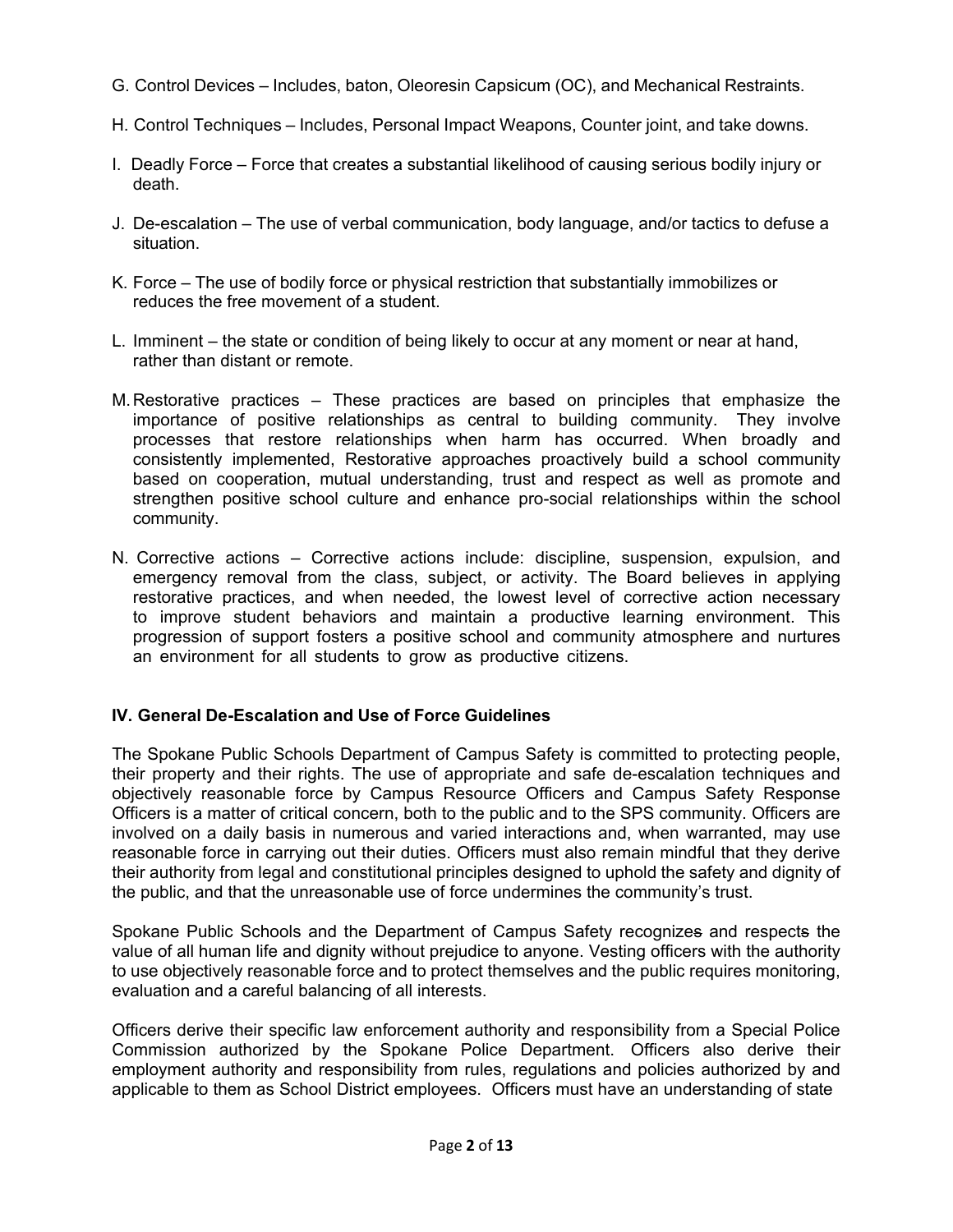law, and true appreciation for, their authority, its limitations and for their responsibilities as commissioned officers and School District employees.

Training and in-service on defensive tactics with an emphasis on de-escalation strategies will be provided annually.

## A. Duty to Intercede/Ethical Intervention

Any officer present and observing another officer using force that is clearly beyond that which is objectively reasonable under the circumstances shall, when in a position to do so, intercede to prevent the use of unreasonable force. An officer who observes another employee use force that exceeds the degree of force permitted by law or policy should promptly report these observations to a supervisor.

## B. De-Escalation Tactics

1. General Guidelines

Except where there is a real and immediate threat of serious bodily injury to students, school staff, or the officer, the first course of action should be the application of specific intervention strategies designed to diffuse the situation by addressing students' emotional needs and de-escalating the immediate behavior. The intent of de-escalation is to restore the student's capacity to control his or her immediate impulse or behavior and to move toward safer or more constructive resolution of the immediate problem situation.

De-escalation tactics and techniques shall be used by officers when they do not compromise the safety of students, staff or the CRO, to minimize the likelihood of the need to use force during an incident and to increase the likelihood of voluntary compliance. When safe and feasible under the totality of circumstances, officers shall attempt to slow down or stabilize the situation so that more time, options and resources are available for incident resolution. When time and circumstances reasonably permit, officers shall consult with school staff to identify whether a subject's lack of compliance is a deliberate attempt to resist or an inability to comply based on factors including, but not limited to:

- Medical conditions
- Mental impairment
- Developmental disability
- Physical limitation
- Language barrier
- Drug interaction
- Behavioral crisis

# 2. Students under the Influence of Drugs or Alcohol

Persons may act aggressively under the influence of a drug. It must be remembered that the deescalation techniques described in this procedure may not work on a person under the influence of drugs or alcohol. De-escalation techniques require a degree of cognitive ability that simply may not exist in a student under the influence of a drug or alcohol and, therefore, de-escalation techniques are not recommended.

An officer's awareness of these possibilities, when time and circumstances reasonably permit, shall then be balanced against the facts of the incident facing the officer when deciding which tactical options are the most appropriate to bring the situation to a safe resolution. Mitigating the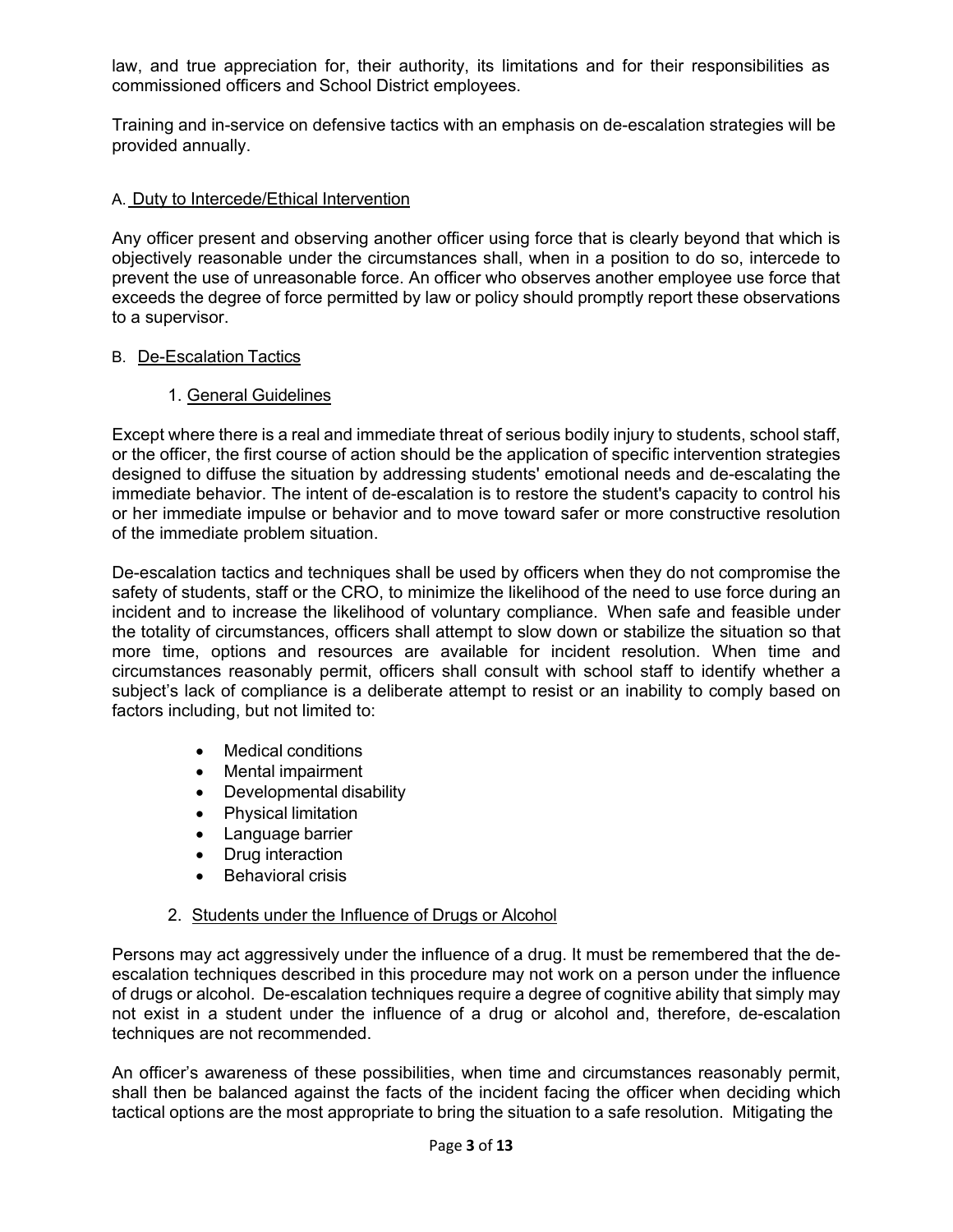immediacy of the threat gives officers time to utilize extra resources, and increases time available to call more officers or specialty units.

# 3. Students with Disabilities

Officers should expect that a portion of the students they interact with have disabilities, and that many disabilities may not be immediately visible. Officers who are assigned to a particular school building or buildings shall, at the beginning of the school year, confer with the building administrator/designee regarding students who are identified as having disabilities and who may interact with the officer. At that meeting, the administrator or designee will share information about best practices for interacting with the student. The purpose of the meeting is for the administrator to share information with the officer about best practices when working with individual students that have a specific disability in general, and any individual student based on the best judgement of the administrator.

The building administrator/designee shall, within 90 days of the beginning of the school year, invite parents of students with known disabilities to contact the campus resource officer to discuss the student's disability and best practices for interacting with the student.

School staff who call an officer to respond to an incident involving a student with a disability should inform the officer of the student's disability and Behavior Intervention Plan.

Unless the student's actions pose an imminent risk of serious bodily injury, officers shall use deescalation techniques.

## 4. Options to Reduce Use of Force.

The number of officers on scene may increase the available options and may increase the ability to reduce the overall force used. Other examples include:

- Placing barriers between an uncooperative subject and an officer
- Containing a threat
- Moving from a position that exposes officers to potential threats to a safer position
- Decreasing the exposure to potential threat by using
	- o Time
	- o Distance
	- o Cover
	- o Concealment
- Communication from a safe position intended to gain the subject's compliance, using:
	- o Verbal persuasion
	- o Advisements
	- o Warnings
- Avoidance of physical confrontation, unless immediately necessary (for example, to protect someone, or stop dangerous behavior)

## C. Use of Force Standard

Any force used by an officer must be objectively reasonable based on the totality of the facts and circumstances known to the officer at the time the force is used.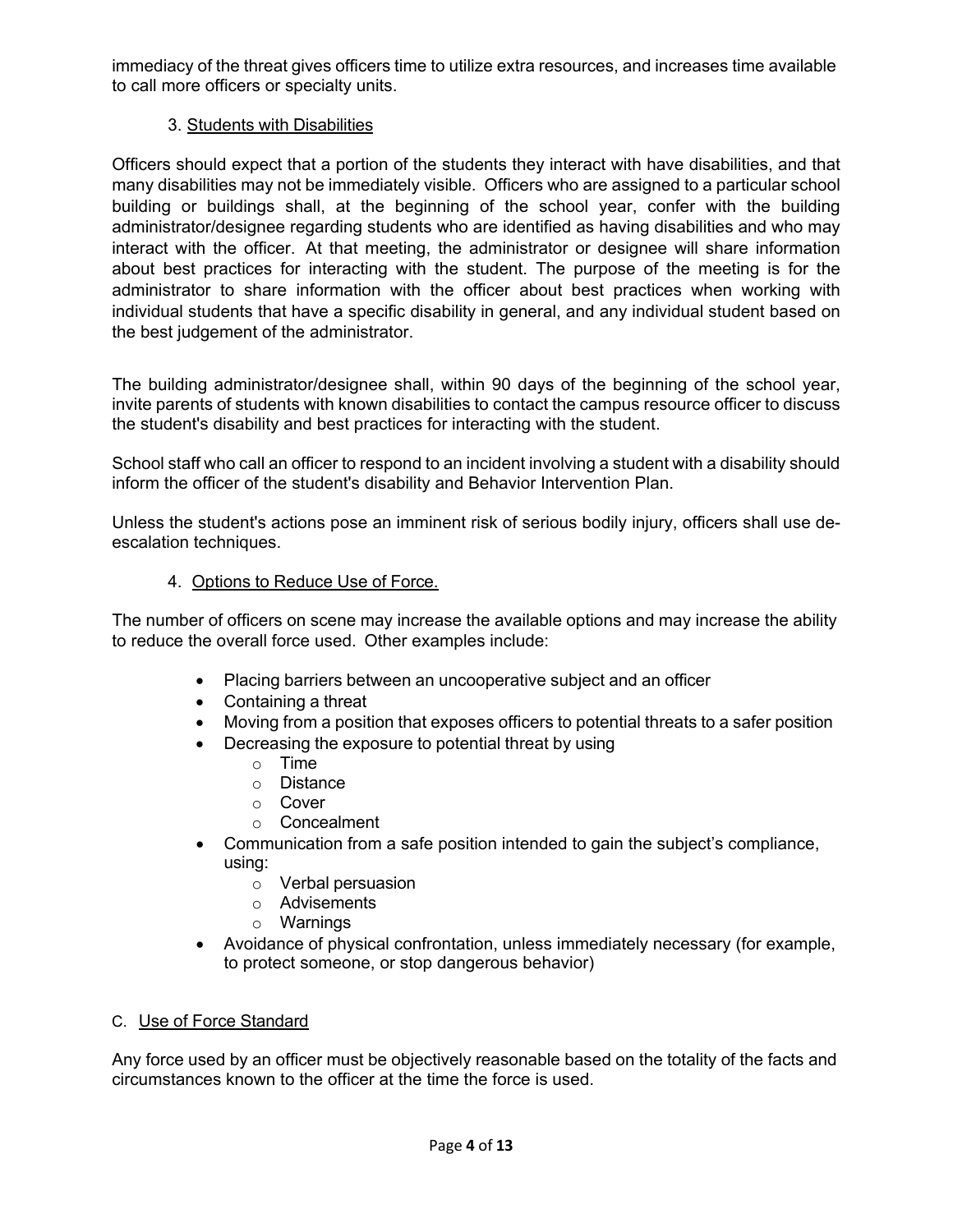Any force used by an officer on a student shall be consistent with District Policy and Procedure No. 3246, which allows the use of reasonable physical force as necessary to maintain order or to prevent a student from harming him/herself, other students and school staff or property.

Consistent with District Policy and Procedure No. 3246, an officer will not use force with a student as a form of discipline or punishment, nor as an initial response to destruction of property, school disruption, refusal of the student to comply with school rules or a staff directive, or a verbal threat that does not constitute a threat of imminent bodily injury.

The "reasonableness" of force will be judged from the perspective of a reasonable officer on the scene at the time of the incident. Any evaluation of reasonableness must allow for the fact that officers are often forced to make split-second decisions about the amount of force used that reasonably appears necessary in a particular situation, with limited information and in circumstances that are often tense, uncertain and rapidly evolving.

Given that no set of guidelines can realistically predict every possible situation an officer might encounter, officers are entrusted to use well-reasoned discretion in determining the appropriate use of force in each incident.

It is also recognized that circumstances may arise in which officers reasonably believe that it would be impractical or ineffective to use any of the tools, weapons or methods provided by the Department. Officers may find it more effective or reasonable to improvise their response to rapidly unfolding conditions that they are confronting. In such circumstances, the use of any improvised device or exceptional technique must nonetheless be reasonable and utilized only to the degree that reasonably appears necessary to accomplish a legitimate law enforcement purpose.

Officers are not required to retreat or to be exposed to possible physical injury before applying reasonable force.

Officers may only use those control techniques and devices for which they have successfully completed department-approved training. Officers utilizing any control technique or device should consider:

- (a) The degree to which the application of the technique may be controlled given the level of resistance
- (b) Whether the person can comply with the direction or orders of the officer
- (c) Whether the person has been given sufficient opportunity to comply.

## D. Use of Force to Effect an Arrest

An officer may use force which reasonably appears necessary to effect an arrest if, after notice of the intention to arrest the person, the subject either flees or forcibly resists (RCW 10.31.050).

## E. Factors Used to Determine Reasonableness of Force

When determining whether to apply force and evaluating whether an officer has used reasonable force, a number of factors should be taken into consideration, as time and circumstances permit. These factors include, but are not limited to:

- (1) Perception of the known and potential threat considerations to the public, the officer(s) and subject involved.
	- The conduct of the individual being confronted, as reasonably perceived by the officer at the time.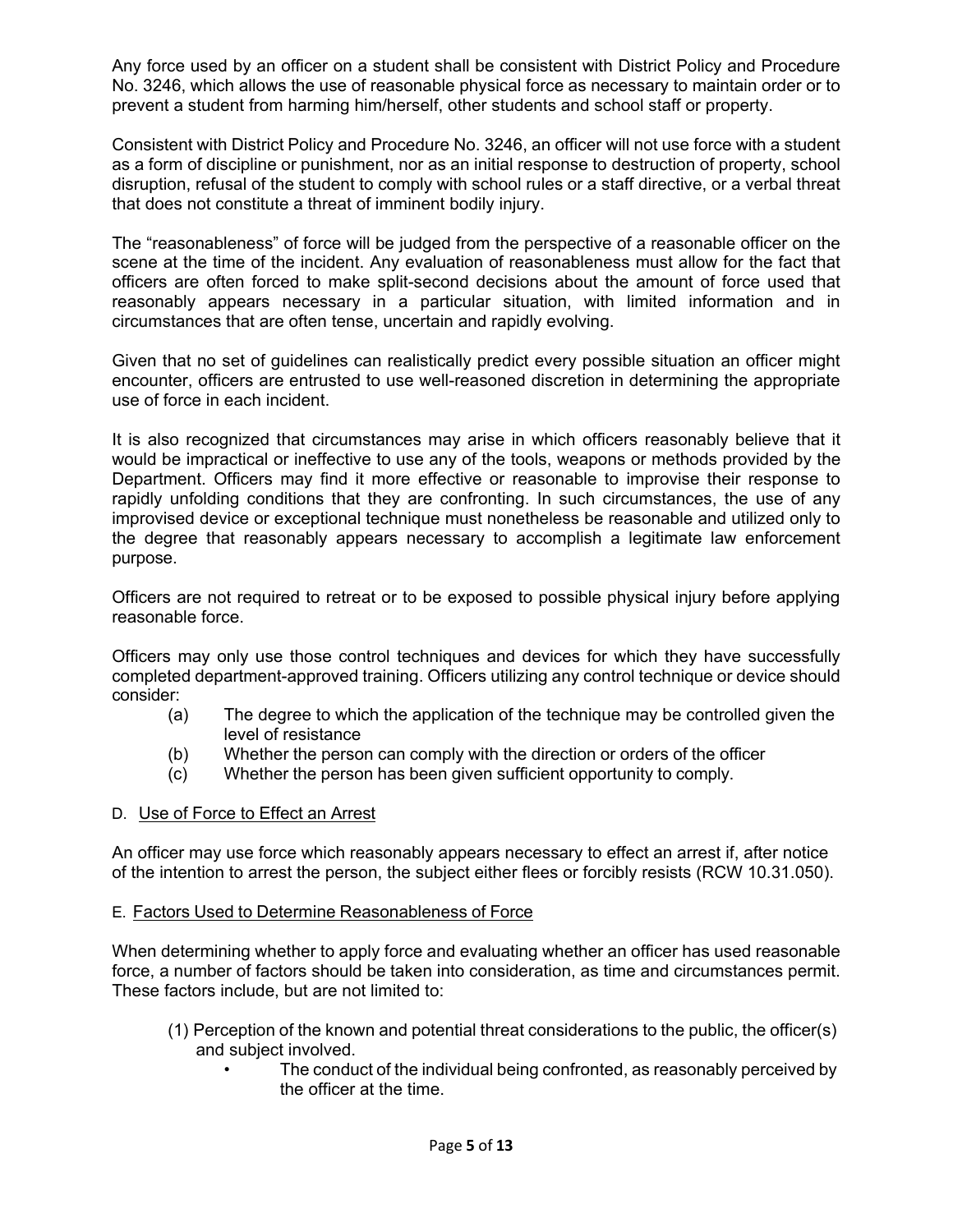- Officer/subject factors (age, size, relative strength, skill level, injuries sustained, level of exhaustion or fatigue, and the number of officers available vs. subjects).
- The effects of drugs or alcohol on the subject.
- Subject's mental state or capacity.
- Potential for injury to officers, suspects and others.
- Training and experience of the officer.
- Proximity of potential weapons or dangerous improvised devices.
- Prior contacts with the subject or awareness of any propensity for violence.
- Any other exigent circumstances.
- (2) The level of resistance and/or attempts to flee demonstrated by the subject.
	- The risk and reasonably foreseeable consequences of escape.
	- The degree to which the subject has been effectively restrained and the subject's ability to resist despite being restrained.
	- The apparent need for immediate control of the subject or a prompt resolution of the situation.
	- The availability of other options and their possible effectiveness.
	- Time available and split-second decision-making required under the circumstances.
	- Environmental factors.
	- Suspect's response to de-escalation efforts.

(3) The severity of the crime and/or community caretaking function.

#### F. Documenting Use of Force

Unless otherwise provided in policy or directed by a supervisor, all reportable force used by an officer shall be promptly, completely and accurately documented. The officer shall articulate the factors which made the use of force objectively reasonable, based on the guidelines set forth in this procedure. The officer should also document attempts to gain compliance through deescalation, verbal commands, force options and other tactics. To collect data for purposes of training, resource allocation, analysis and related purposes, the Department may require the completion of additional report forms, as specified by the Department Supervisor, procedure, or law.

The officer shall document any force used on a student in a written report that complies with the Restraint and Isolation Report requirements contained in District Procedure No. 3246.

#### G. Notification to Supervisor

Use of Force on Student: Notification shall be made to the principal or a designee and to a Campus Resource Officer Supervisor immediately following the use of force on a student, consistent with the Restraint and Isolation Report requirements contained in District Procedure No. 3246.

Use of Force on Non-Student: Notification shall be made as soon as practicable following the application of force on a non-student in any of the following circumstances:

(a) The application of force resulted in apparent injury to the subject or unconsciousness (with the exception of minor marks on the wrist consistent with being handcuffed and/or minor marks or abrasions to portions of the body consistent with prone handcuffing);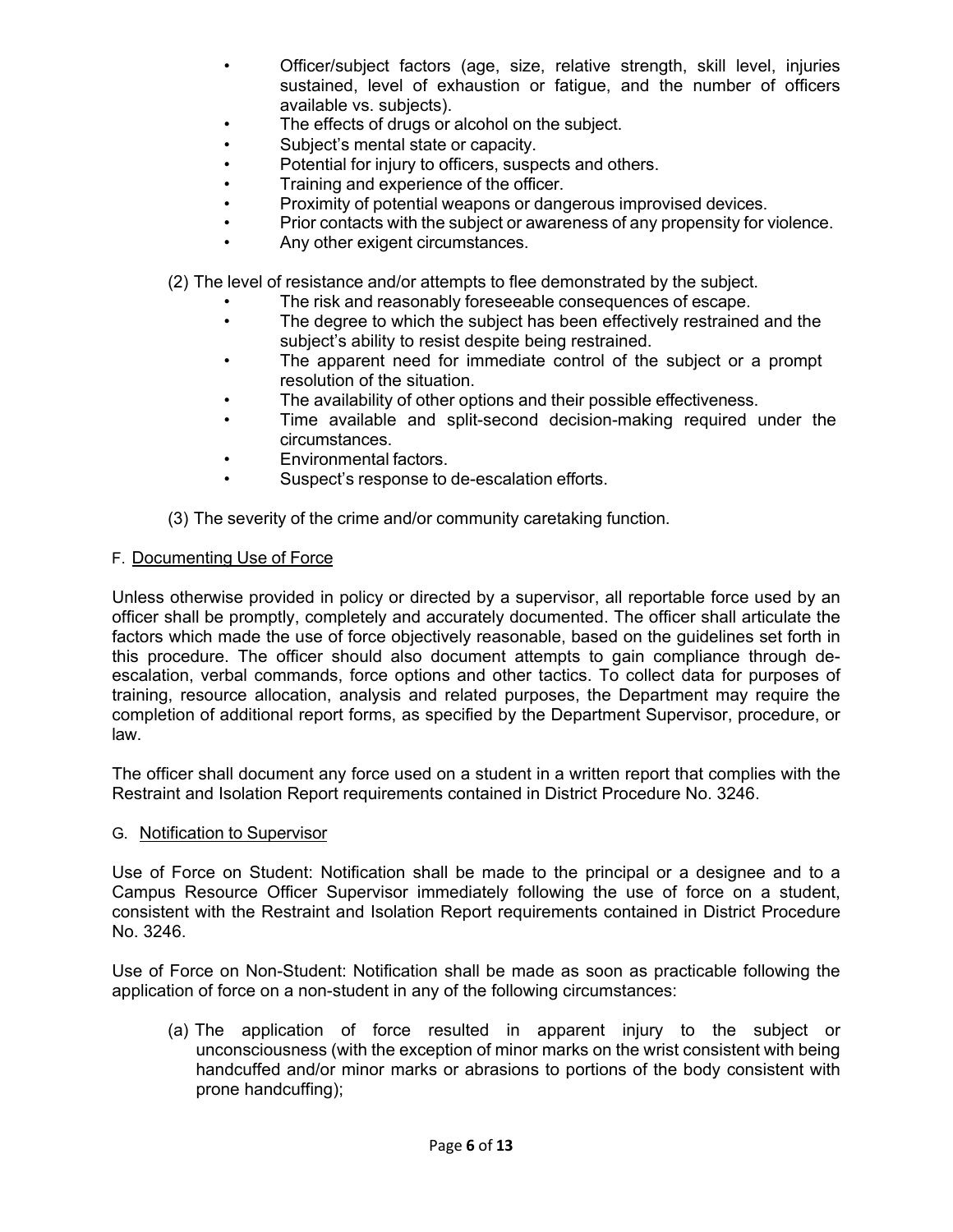- (b) The subject claims an injury resulted from a use of force, even if no injury is visible (with the exception of minor marks on the wrist consistent with being handcuffed and/or minor marks or abrasions to portions of the body consistent with prone handcuffing);
- (c) Any deployment of OC by means of spray or by means of physically or mechanically delivered techniques where a person is exposed to the substance (See below);
- (d) Any application of an impact weapon whether personal, issued or improvised to a subject (See below);
- (e) Any application of any improvised weapon to a subject (See below), and
- (f) When an individual alleges any of the above has occurred.

#### H. Medical Consideration

Medical assistance shall be provided to any person who requests it, who is rendered unconscious, exhibits signs of physical distress, or who claims an injury (with the exception of minor marks on the wrist consistent with being handcuffed and/or minor marks or abrasions to portions of the body consistent with prone handcuffing or a takedown technique.) Any individual exhibiting signs of physical distress after an encounter should be continuously monitored until the subject can be medically assessed.

Based upon the officer's initial assessment of the nature and extent of the subject's injuries, medical assistance may consist of examination by an SPS nurse*,* fire personnel, paramedics, hospital staff or medical staff at the jail/student. Any refusal of medical attention shall be fully documented in related reports and, whenever practicable, should be witnessed by another officer and/or medical personnel. If a recording is made of the contact or an interview with the individual, any refusal should be included in the recording, if possible.

The on-scene supervisor, or if not available, the primary handling officer will make all reasonable attempts to provide information, as time allows, to assist medical care providers. This notification should include a description of the force used and any other circumstances the officer reasonably believes would be potential safety or medical risks to the subject (e.g., prolonged struggle, extreme agitation, impaired respiration).

Persons who exhibit extreme agitation, violent irrational behavior accompanied by profuse sweating, extraordinary strength beyond their physical characteristics and who appear impervious to pain (sometimes called Excited-Agitated Delirium), or who require a protracted physical encounter with multiple officers to be brought under control, may be at an increased risk of sudden in-custody death (postmortem diagnosis of death: Excited Delirium). Calls involving these persons should be considered medical emergencies. Law enforcement personnel who reasonably suspect a medical emergency exists should request medical assistance as soon as practicable.

## I. Review by Department of Campus Safety

When the Supervisor of Campus Safety becomes aware of an incident in which there has been a reported application of force the supervisor shall complete a Use of Force Report. Even in the event that the Supervisor is unable to respond to the scene of an incident involving the reported application of force, the Supervisor is still required to complete a Use of Force Report. Use of Force reports are required under the circumstances described below and as required by Policy and Procedure 3246.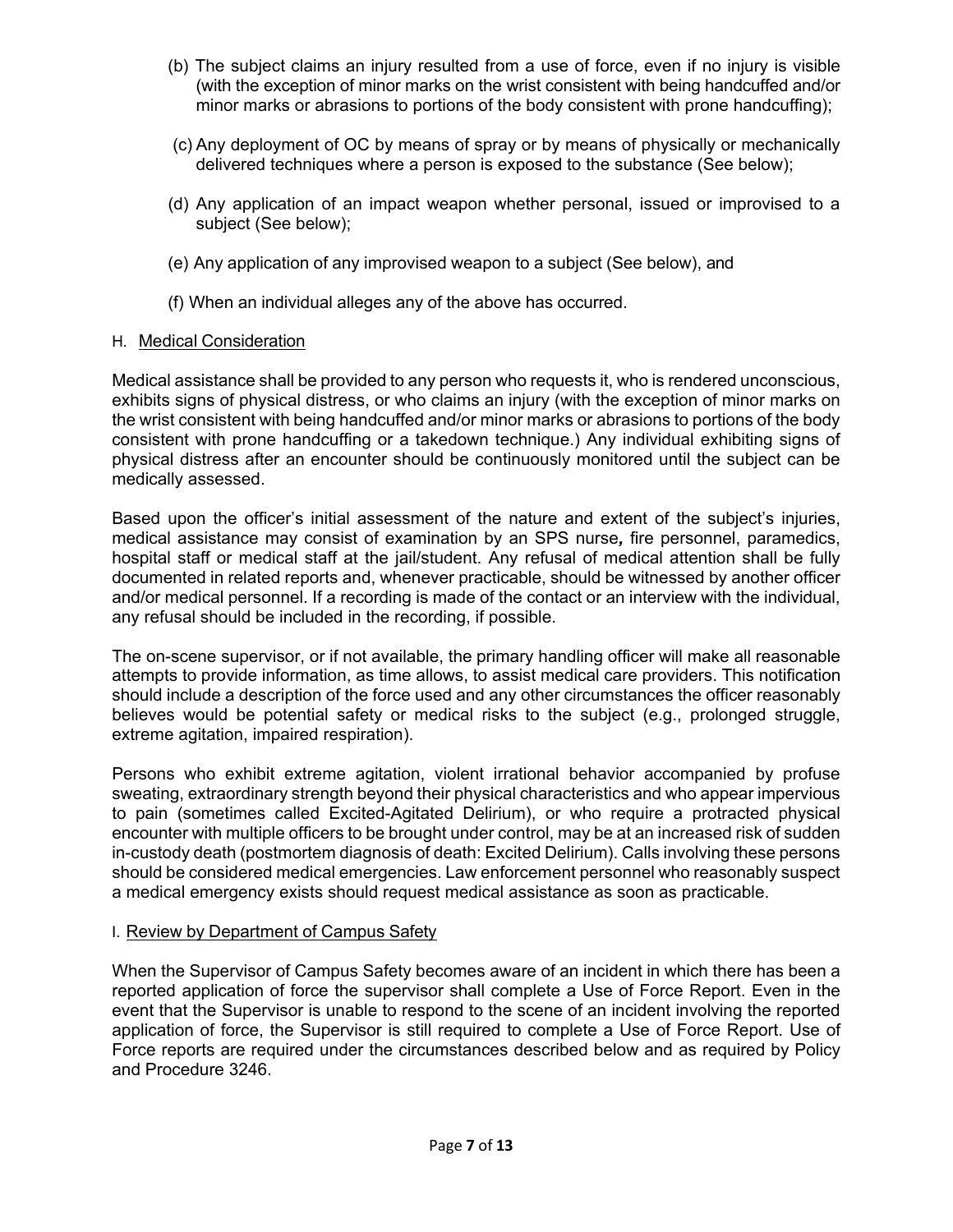When a principal or designee becomes aware of an incident in which there has been a reported application of force that involves a student, the principal or designee will comply with the Postincident notification and review with parent/guardian provisions in District Procedure No. 3246.

## J. Investigation, Documentation and Notification

When completing a Use of Force Report the Supervisor shall take the necessary steps to conduct a thorough investigation. The Supervisor shall:

- (a) Respond to the scene, when possible;
- (b) Review all documentation of the incident and make every reasonable effort to contact all involved officers;
- (c) Ensure identification of witnesses and other involved parties. When possible conduct civilian interviews of those subjects, including the subject to whom the force was applied;
- (d) Ensure the collection of any appropriate evidence when applicable;
- (e) Ensure photographs are taken of all injuries and relevant items such as dirt stains on uniforms, tears in clothing, damage to equipment, etc.;
- (f) In the event that the supervisor believes that the incident may give rise to potential civil litigation, the supervisor shall notify the Campus Safety Director or appropriate staff member during normal business hours;
- (g) Attach all incident reports;
- (h) Enter force options used by any officer who used reportable force. List other officers present as witness officers;
- (i) Provide a brief summary of the incident and attach the Use of Force Report form with all other information;
- (j) Provide a brief comment stating whether the use of force was within policy and any possible training issues. If more detailed analysis is needed, include it in the Use of Force report;
- (k) Forward the Use of Force Report to the Director of Campus Safety.

## K. Referral to Director of Campus Safety and Chief Human Resources Officer

When there is an allegation, complaint, or the Supervisor is concerned that a violation may have occurred, the Supervisor shall note that fact in their comments*.* The Supervisor shall forward the Use of Force report to the Director of Campus Safety. The Director of Campus Safety shall forward a copy of the Use of Force report to the Chief Human Resources Officer.

The Director of Campus Safety will evaluate the incident to consider training, equipment needs, and policy and standard operating procedures (SOPs) in place or practiced department-wide.

# **V. Control Techniques and Restraint Devices**

In order to control individuals who are violent or who demonstrate the intent to be violent, control techniques and devices may be used in accordance with the following guidelines.

## A. Application of Control Techniques

Officers may only use those control techniques for which they have successfully completed department-approved training. Officers utilizing any control technique should consider:

- (a) The degree to which the application of the technique may be controlled given the level of resistance.
- (b) Whether the person can comply with the direction or orders of the officer.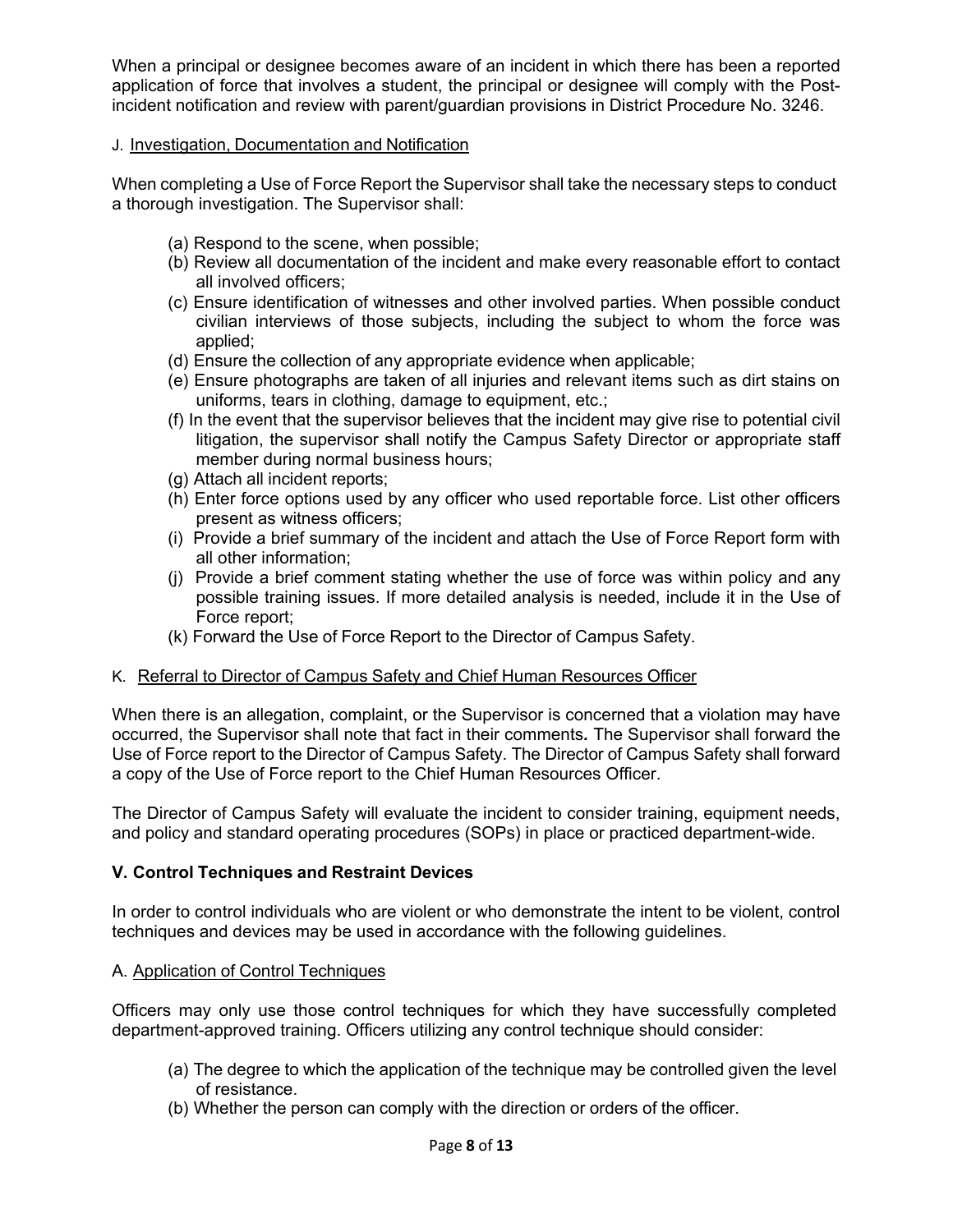(c) Whether the person has been given sufficient opportunity to comply.

## B. Use of Restraint Devices

The Spokane Public Schools Department of Campus Safety authorizes the use of restraint devices in accordance with this Policy, District Policy and Procedure No. 3246, and department training.

Only members who have successfully completed Department-approved training on the use of restraint devices described in this policy are authorized to use these devices.

When deciding whether to use any restraint, officers should carefully balance officer safety concerns with factors that include, but are not limited to:

- (a) The circumstances or crime leading to the arrest.
- (b) The demeanor and behavior of the arrested person.
- (c) The age and health of the person, pregnancy, and any apparent disability.

Modification of applied restraints may be utilized.

Situations may arise where it may be reasonable to restrain an individual who may, after brief investigation, be released without arrest. Unless arrested, the use of restraints on detainees should continue only for as long as is reasonably necessary to assure the safety of officers and others. When deciding whether to remove restraints from a detainee, officers should continuously weigh the safety interests at hand against the continuing intrusion upon the detainee.

Restraint of a student must not be continued if a determination is made by the staff member administering the restraint that the student is no longer at risk of causing imminent bodily harm to himself/herself or others or property.

Persons who are known to be pregnant should be restrained in the least restrictive manner that is effective for officer safety.

No person who is in labor shall be handcuffed or restrained except in extraordinary circumstances and only when a supervisor makes an individualized determination that such restraints are necessary to prevent escape or injury (RCW 70.48.500).

## C. Restraint Notifications to Jail/Juvenile Detention Staff

Whenever an officer transports a person with the use of restraints other than handcuffs, the officer shall inform the jail/juvenile detention staff upon arrival at the jail/juvenile detention that restraints were used. This notification should include information regarding any other circumstances the officer reasonably believes would be potential safety concerns or medical risks to the subject (i.e., prolonged struggle, extreme agitation, impaired respiration) that may have occurred prior to, or during transportation to the jail/juvenile detention.

## D. Application of Handcuffs or Plastic Cuffs

Handcuffs or Plastic "Flex" Cuffs may be used in accordance with District policy, procedure, and department training.

Only members who have successfully completed SPS Department of Campus Safety- approved training on the use of handcuffs or plastic "flex" cuffs described in this policy are authorized to use these devices.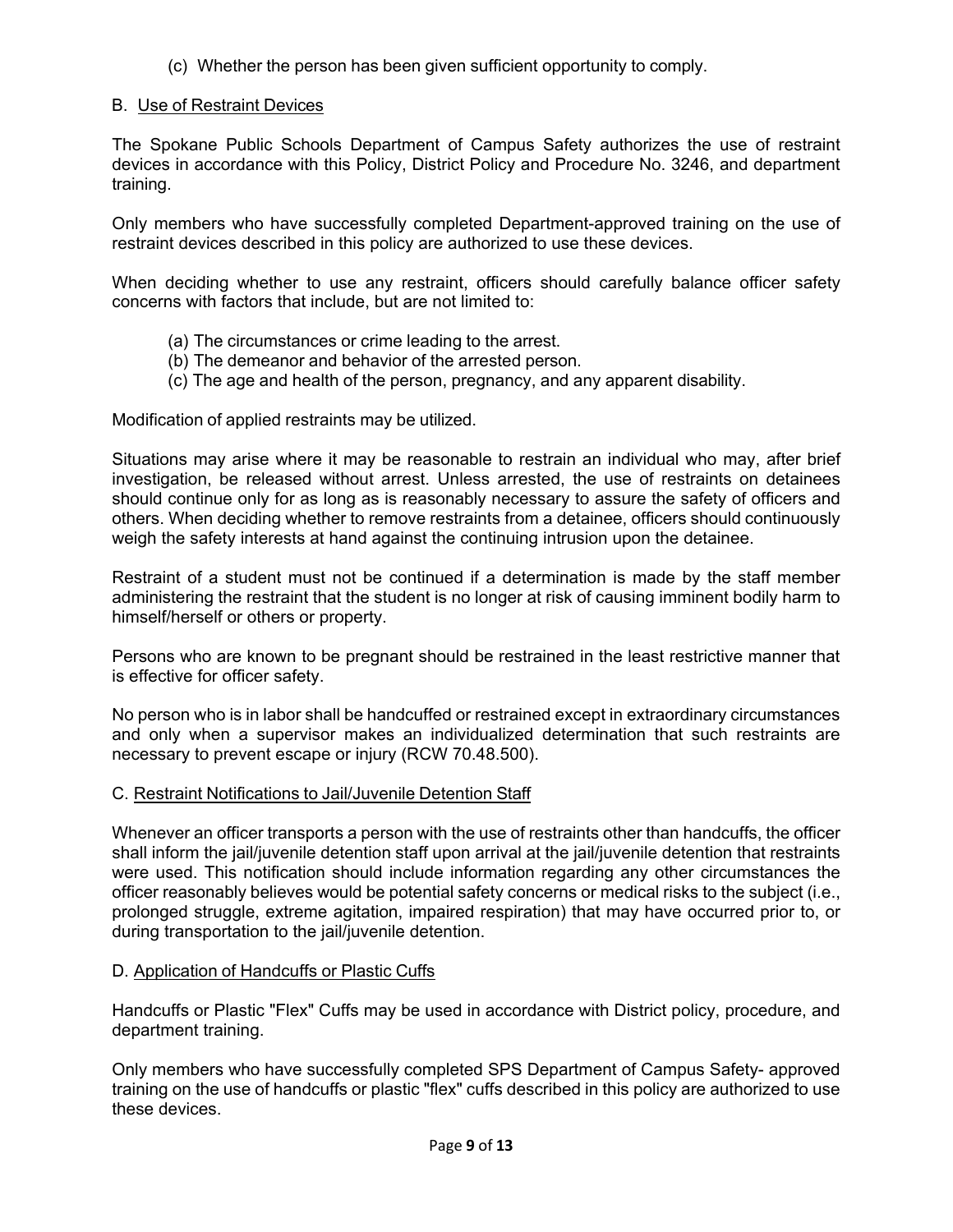Officers will handcuff students only when it has been determined that a threat of harm exists for the student, staff or officer or when the student is being transported to jail or juvenile detention. However, there are some arrest circumstances where handcuffing techniques should be modified or not applied. These situations may arise due to the subject's age, disability, medical conditions (e.g. pregnancy), or other circumstances. If officers choose to modify or forego handcuffing, they must document the circumstances leading to the decision.

Officers may choose to utilize handcuffing techniques during circumstances where enhanced control is warranted but have yet to make an arrest, if at all.

Officers will generally handcuff all arrested adult/non-student subjects.

## E. Issuing, Carrying and Using Control Devices

Control devices described in this policy may be carried by members of this department only if the device has been issued by the Department and may only be used in accordance with District policy, procedure and such training.

Only officers who have successfully completed department-approved training in the use of any control device are authorized to carry and use the device.

The Campus Resource Officer Supervisor may authorize the use of a control device by selected personnel or members of specialized units who have successfully completed the required training.

The Campus Resource Officer Supervisor or designee shall control the inventory and issuance of all control devices and shall ensure that all damaged, inoperative, outdated or expended control devices or munitions are properly disposed of, repaired or replaced.

All normal maintenance, charging or cleaning shall remain the responsibility of personnel using the various devices.

Any damaged, inoperative, outdated or expended control devices along with documentation explaining the cause of the damage, shall be returned to the Supervisor or designee for disposition.

Officers operating in a patrol capacity shall carry a minimum of one of the following two control devices:

(a) Baton

(b) Oleoresin Capsicum (OC)

Officers operating in a modified uniform capacity where there is a potential for detention, apprehension or control of a subject shall carry a minimum of one of the following two control devices:

- (a) Baton
- (b) Oleoresin Capsicum (OC)
- F. Baton Guidelines

The head, neck, throat, spine, heart, kidneys and groin should not be intentionally targeted except when the officer reasonably believes the suspect poses an imminent threat of serious physical injury or death to the officer or others.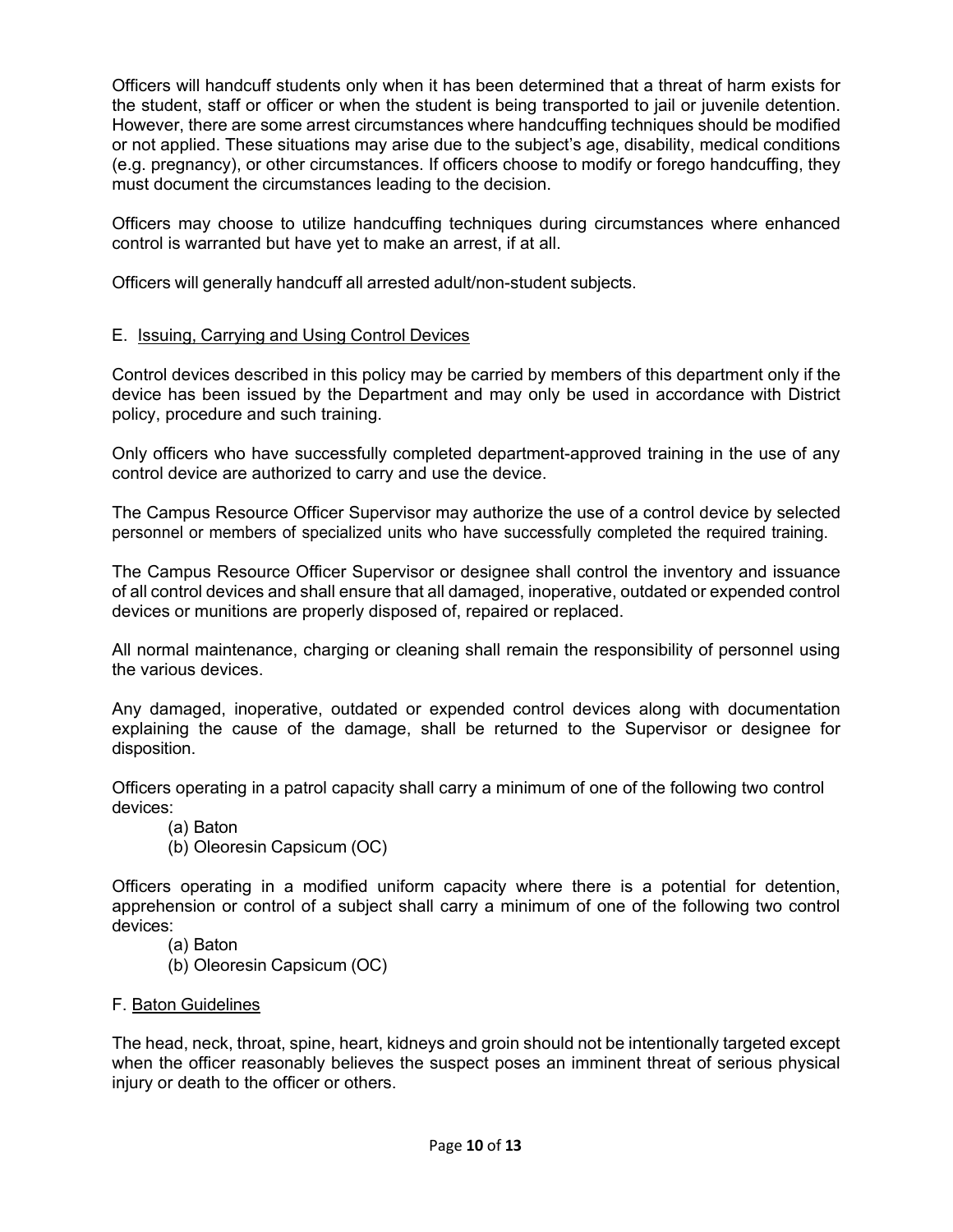When carrying a baton, uniformed personnel shall carry the baton in its authorized holder on the equipment belt or in an existing uniform pants pocket specially designed to hold a baton if the baton can be readily accessed and does not unreasonably protrude.

## G. Treatment for OC Spray Exposure

Decontamination efforts should take place as soon as practicable for persons who have been exposed to the use of OC. Those persons who complain of further severe effects shall be examined by appropriate medical personnel.

Whenever OC has been introduced into a residence, building interior, vehicle or other enclosed area, that is not owned or operated by the District, officers should provide the owners or available occupants with notice of the possible presence of residue that could result in irritation or injury if the area is not properly cleaned. Such notice should include advisement that clean-up will be at the owner's expense. Information regarding the method of notice and the individuals notified should be included in related reports.

Whenever OC has been introduced into a building interior, vehicle, or other enclosed area that is owned or operated by the District, officers should notify building administrators and the custodian to ensure that the area is cleaned of possible residue if needed.

## **VI. Referral of Students to Criminal Justice**

- A. Introduction: The standard approach to student behavior is to utilize "Restorative Practices" and seek to ensure that students remain connected to the learning environment and school community. "Corrective Action" is also used to improve student behaviors and maintain a productive learning environment. Most times, student criminal behavior will be addressed with restorative practices and/or corrective action. For some serious criminal offenses, students will be referred to the criminal justice system.
- B. Overall Considerations and Goals: When determining whether to make juvenile referrals and custodial arrests, CRO's will be mindful of the following goals:
	- 1. Maintaining a safe learning environment for students, staff, and the community.
	- 2. Reducing the number of student arrests in SPS.
	- 3. Developing and sustaining positive relationships with students, staff, and the community.
	- 4. Identifying and communicating with building administrators the criminal offenses that should result in restorative practices and/or corrective action instead of arrest.
	- 5. Identifying and communicating the criminal offenses that should typically result in an arrest.
- C. Felony Charges: CRO's will notify a CRO supervisor of all student behavior that the CRO deems to warrant a felony charge. An arrest will occur for such felony charges, pending approval of a CRO Supervisor.
- D. Misdemeanor/Gross Misdemeanor Charges:

Before arresting a student for behavior that is deemed by a CRO to be a misdemeanor or gross misdemeanor, the following three factors must be present: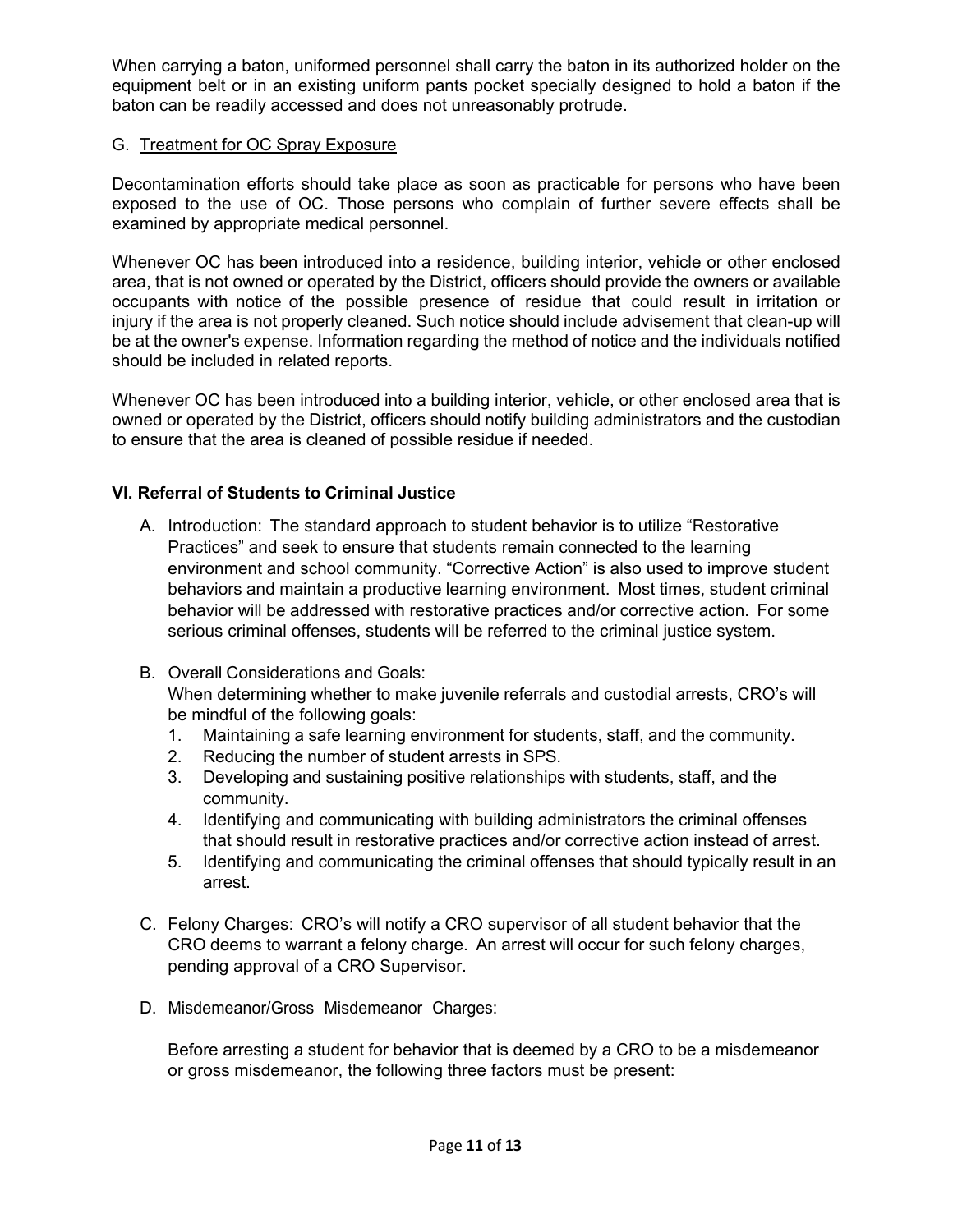- 1. The student behavior must be listed as a nondiscretionary discipline offense in the Rules of Conduct accompanying Procedure 3240.
- 2. A CRO Supervisor must approve the arrest; and
- 3. A CRO Supervisor must consider individual factors applicable to the situation, including the individual factors listed in Procedure 3240. The following nondiscretionary discipline offenses will be presumed to justify an arrest, although individual factors may override the presumption:
- Assault 4th Degree (where the Assault is unprovoked)
- Assault 4th Degree (where the Assault is of a staff member)
- Reckless Burning 2nd Degree
- Trespass 2nd Degree
- Failure to Disperse
- Tampering with fire alarm or firefighting equipment—False alarm
- Weapon and Firearm Offenses Listed in Rules of Conduct
- Interfering by Force or Violence
- E. Additional Supervision and Training: Campus Resource Officer supervisors are responsible for calibration, training, and consistent implementation of this policy. CRO Supervisors will provide approval to officers on when arrests are warranted and assist in identifying charge(s). The CRO Supervisors will also be tasked with the responsibility of preventing the stacking of unnecessary charges.

# **VII. Data Collection and Reporting:**

- A. The Director of Campus Safety shall compile a quarterly report of Campus Resource Officers response to situations within the District's jurisdiction. These written reports shall be filed with the School Board and shall include:
	- a. Number of times a Campus Resource Officer was called to a school site, and included for each incident: the type of call, related offense (e.g., trespassing, disruption, battery, possession of a weapon), and resolution of call;
	- b. Number of times a Campus Resource Officer referred a student for prosecution
	- c. Number of times a Campus Resource Officer restrained or used force (as that term is defined above and in Policy 3246) against a student on campus and the basis for each incident.
	- d. Number of arrests of students made:
		- i. By a Campus Resource Officer on District school sites for school-related offenses;
		- ii. By a Campus Resource Officer on District school sites for non-schoolrelated offenses; and
		- iii. By a Campus Resource Officer off District school sites for school-related offenses.
	- e. Number of times a law enforcement officer was called to a school site, and included for each incident: the type of call, related offense (e.g., trespassing, disruption, battery, possession of a weapon), and resolution of call;
- B. District-level data shall be disaggregated by school levels, grade levels, offense, and student subgroup, including age, race, ethnicity, student English Learner status, foster youth status, gender, and disability (if applicable), whether the student has an Individualized Education Plan or section 504 Plan, and the disposition of the matter. School-level data shall be reported by raw numbers of Campus Resource Officer calls, use of force, referrals to juvenile court, and arrests.